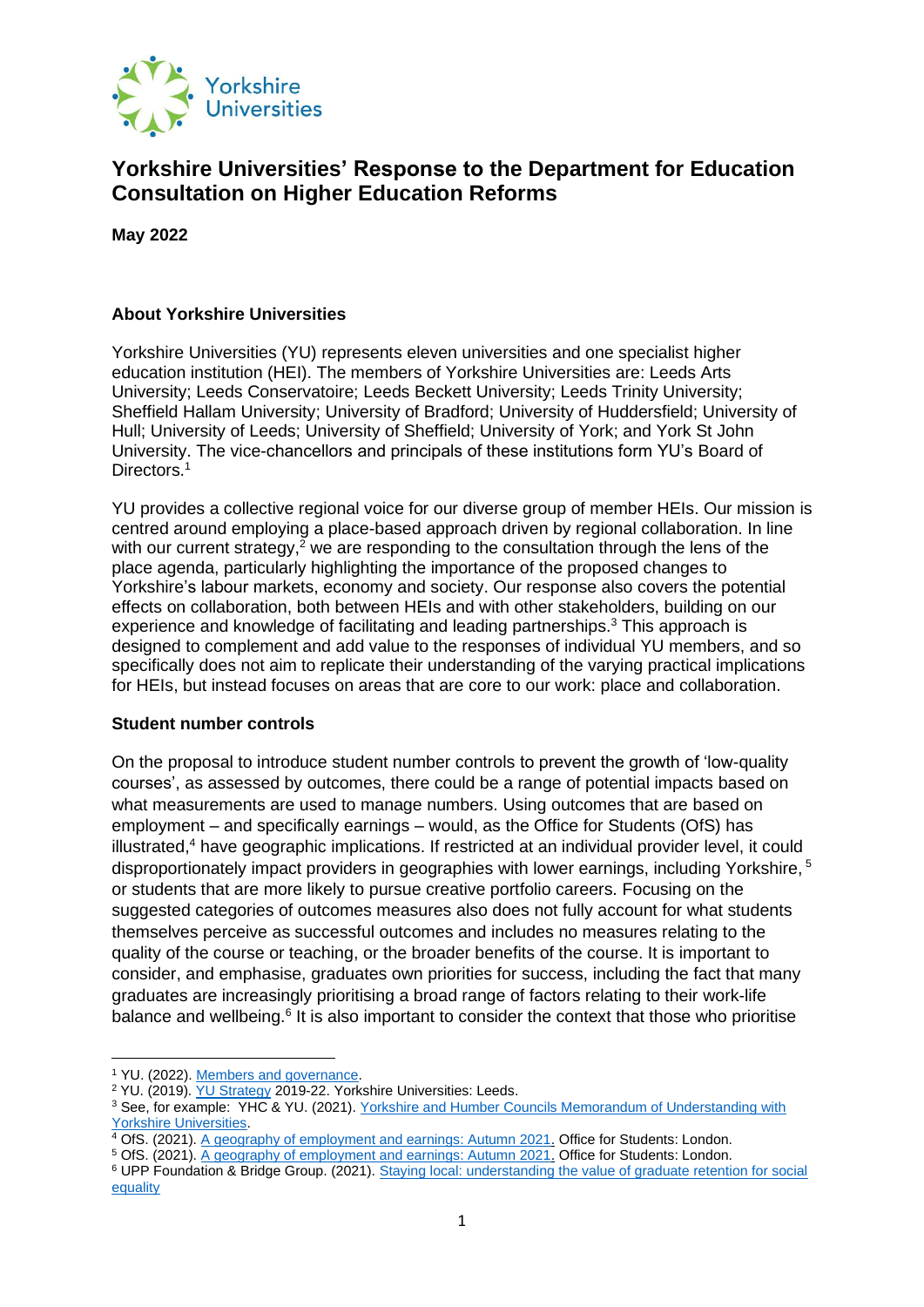staying in their local area, or have caring responsibilities, may have their opportunities limited by the inequalities that are currently entrenched within the UK economy and society.<sup>7</sup> Therefore, it is important that providers who support students who wish to stay in local areas with weaker labour markets are not penalised and are instead supported, within this broader context, to help their students realise their full potential and achieve their aspirations.

The success of the UK's research capabilities is testimony to the breadth and depth of the UK Higher Education (HE) system and depends on having a strong pipeline of talent across all subjects.<sup>8</sup> It is important to take into account the broader benefits from the wide range of choice in the UK HE system and the value of subjects that may not perform as well against the suggested outcomes metrics, but nevertheless contribute to UK economy and society. For example, creative HE courses are essential for supporting the UK's vibrant and worldclass creative industries, which will play a central role in levelling up. Creative courses are also important in developing increased innovation overall,<sup>9</sup> and supporting other sectors, including tourism and tech.<sup>10</sup> The wider value of a highly educated graduate workforce is also revealed in the fact that graduates, irrespective of earnings, make fewer demands on health and social welfare systems.<sup>11</sup>

These proposals also have a strong overlap with the OfS B3 condition, which could increase duplication and added bureaucracy, because it is unclear why there would be a need for further intervention if this is already regulated by OfS.<sup>12</sup> There is already a growing regulatory burden, which is in direct opposition to the expectation that universities should generate efficiencies in the context of fee freezes and rising costs.<sup>13</sup>

This form of proposed regulation should also be considered in its wider context. UK dropout rates are low by international standards and have reduced over time. Universities in Yorkshire invest heavily in supporting students to progress and complete their studies. However, dropout rates should not always be simplistically defined as a failure, as there are valid reasons why students may cease studies. Participation in HE, even if partial, still creates benefits, and it is important not to lose sight of the learning gained and the distanced travelled. This should align with the principles of the proposed Lifelong Loan Entitlement (LLE) in opening up more flexible options to participate in HE at different stages, through a variety of routes and exit points.<sup>14</sup> We have prepared a separate response to the current LLE consultation.

#### **Minimum eligibility requirements (MERs)**

Adoption of MERs could have significant implications on students from Yorkshire's most disadvantaged communities.

<sup>7</sup> LUHC. (2022). [Levelling Up the United Kingdom,](https://assets.publishing.service.gov.uk/government/uploads/system/uploads/attachment_data/file/1052064/Levelling_Up_White_Paper_HR.pdf) Department for Levelling Up, Housing and Communities: London.

<sup>8</sup> Vignoles, A. (2022). [Shrinking UK universities to boost vocational skills is short-sighted.](https://www.ft.com/content/8e64e356-0dcc-4e3e-a67b-f6bdfc35488f) The Financial Times <sup>9</sup> Muller, K., Rammer, C. and Truby, J. (2009) 'The role of creative industries in industrial innovation', Innovation: Organization and Management, 11(2)[: https://www.tandfonline.com/doi/abs/10.5172/impp.11.2.148](https://www.tandfonline.com/doi/abs/10.5172/impp.11.2.148)

<sup>&</sup>lt;sup>10</sup> Northumbria University. (2022). The Case for Culture: What Northern Culture Needs to Rebuild, Rebalance [and Recover.](https://northernculture.org.uk/wp-content/uploads/2022/01/NCAPPG-The-Case-for-Culture-Report.pdf) Northern Culture APPG Levelling-up Inquiry: The Case for Culture.

<sup>&</sup>lt;sup>11</sup> Husbands, C. (2022[\) The UK government's Augar response locks in deep generational inequality,](https://www.timeshighereducation.com/blog/uk-governments-augar-response-locks-deep-generational-inequality?s=09) Times Higher: 25 February 2022.

<sup>&</sup>lt;sup>12</sup> Jarvis, A. (2022)[. New rules: Unpacking the post-Augar political & funding settlement for universities.](https://wonkhe.com/events/new-rules/) [Online meeting]. 8 March 2022.

<sup>13</sup> Jarvis, A. (2022)[. New rules: Unpacking the post-Augar political & funding settlement for universities.](https://wonkhe.com/events/new-rules/) [Online meeting]. 8 March 2022.

<sup>14</sup> WonkHE. (2022)[. New rules: Unpacking the post-Augar political & funding settlement for universities.](https://wonkhe.com/events/new-rules/) [Online meeting]. 8 March 2022.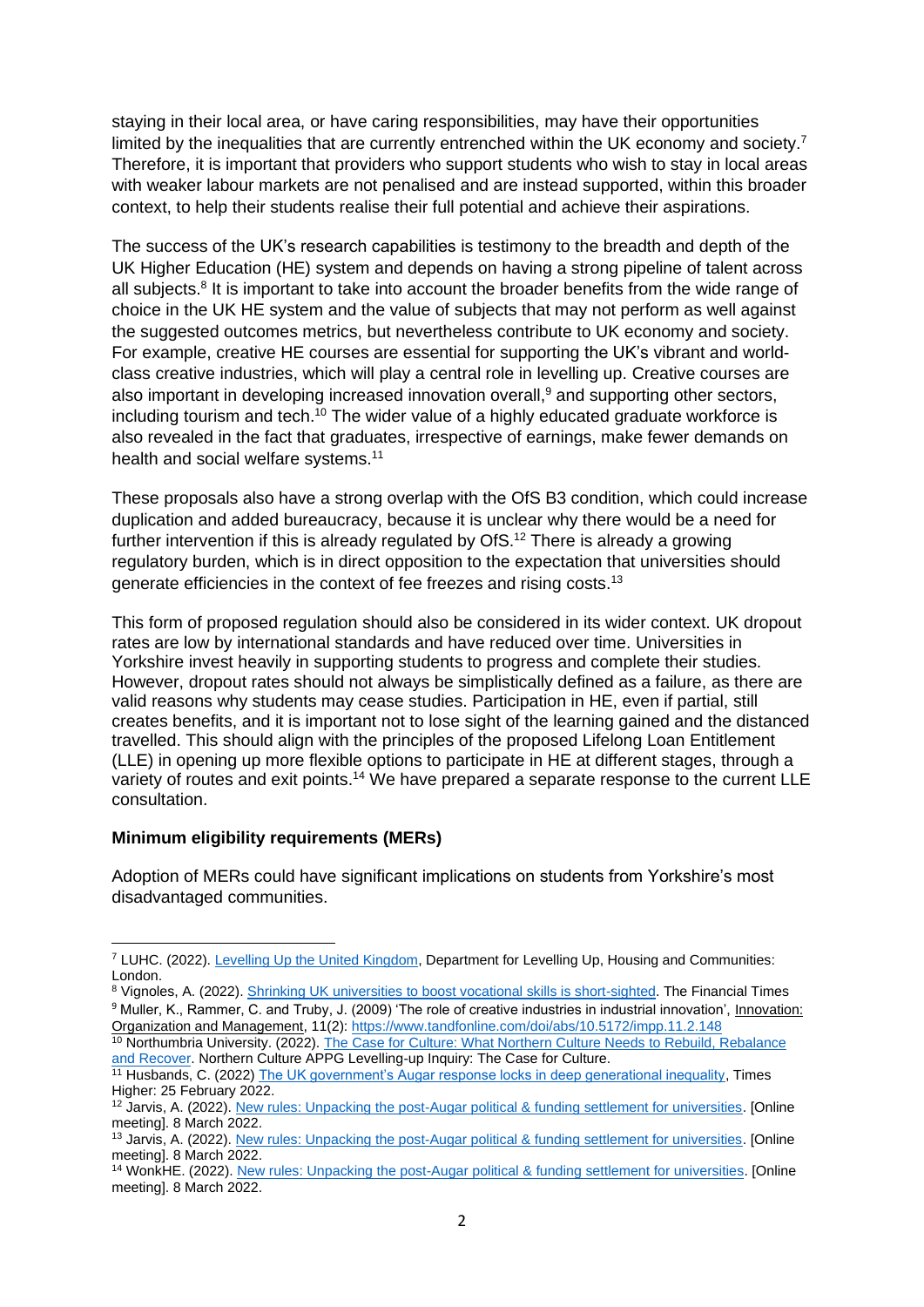Social and spatial inequalities in educational attainment start at an early age, and there is a growing gap in GCSE and A level results between Yorkshire and London and the South East, which has worsened since the start of the pandemic.<sup>15</sup> The gap between the proportion of top grades awarded in Yorkshire compared to London has grown from 7.9 percentage points difference in 2019 to 10.1 in 2021 for GCSE grades 7 or A and above, and from a gap of 3.7 percentage points in 2019 to 8.8 in 2021 for A level grades at A and A\*.<sup>16</sup> Conversely, there are no gaps in results between regions for technical qualifications.<sup>17</sup> The impact of regional inequalities in secondary education could be further entrenched should minimum entry requirements to HE, which focus on specific GCSE and A level results, be introduced. Limiting participation in HE, especially based on school grades, could undermine the levelling up agenda as it will have the greatest impact on young people in areas with the lowest levels of educational attainment, access to HE and graduate employment.<sup>18</sup>

Analysis reveals that cities in Yorkshire, such as Bradford and Hull, could be amongst the places most impacted by the changes, suggesting that up to 62% and 58% respectively of disadvantaged children, including those eligible for free school meals, looked after or adopted from care, could be cut off from financial support.<sup>19</sup> The analysis also showed that, on a national level, Gypsy, Roma and Traveller children would be disproportionately impacted as 77-86% would not meet the proposed threshold.<sup>20</sup> Children from a Black Caribbean background were also found to be disproportionately likely to be excluded on a national level (20-52%).<sup>21</sup>

Philip Augar has identified potential negative impacts of enacting this proposal without taking into context the full package of measures suggested.<sup>22</sup> If there is a reform of level 4 and 5 to offer alternatives and the possibility to build up towards a degree, then there would still be opportunities for those not eligible for a degree, as there would be alternative routes. However, currently, there is still nothing similar on offer, due to Further Education (FE) not having parity with HE and LLE being in its early stages of development.<sup>23</sup> Bringing in MERs now would cut off access to HE before improving alternative routes and opportunities across both HE and FE.

Taking the approach of capping degrees could also work against strengthening other tertiary options, as they are more likely to be considered as routes for those with no options due to lower grades, and therefore be seen as less attractive, which would further entrench a twotier system.<sup>24</sup> Instead, the government should prioritise ensuring a comprehensive tertiary offer by investing in FE and lifelong learning. Strengthening the availability of other attractive

<sup>15</sup> Ofqual. (2021)[. Infographics for GCSE results, 2021.](https://www.gov.uk/government/publications/infographic-gcse-results-2021/infographics-for-gcse-results-2021) and Ofqual. (2021). [Infographics for A level results, 2021.](https://www.gov.uk/government/publications/infographic-a-level-results-2021/infographics-for-a-level-results-2021)

<sup>16</sup> Ofqual. (2021)[. Infographics for GCSE results, 2021.](https://www.gov.uk/government/publications/infographic-gcse-results-2021/infographics-for-gcse-results-2021) and Ofqual. (2021). [Infographics for A level results, 2021.](https://www.gov.uk/government/publications/infographic-a-level-results-2021/infographics-for-a-level-results-2021)

<sup>17</sup> Cuff, B. & Sully, K. (2021)[. An analysis of grades awarded for VTQs in spring and summer 2021.](https://www.gov.uk/government/publications/analysis-of-results-vtqs-2021/an-analysis-of-grades-awarded-for-vtqs-in-spring-and-summer-2021-level-3-qualifications) Ofqual: Coventry.

<sup>18</sup> Millward, C. (2022)[. Lift, don't limit.](https://www.researchprofessional.com/0/rr/news/uk/views-of-the-uk/2022/2/Lift-don-t-limit.html) Research Professional.

<sup>19</sup> van der Merwe, B. (2022)[. Exclusive: Majority of poorer pupils could be barred from university under loan rules.](https://www.newstatesman.com/politics/education/2022/02/exclusive-majority-of-poorer-pupils-could-be-barred-from-university-under-new-loan-rules) The New Statesman.

<sup>&</sup>lt;sup>20</sup> van der Merwe, B. (2022)[. Exclusive: Majority of poorer pupils could be barred from university under loan rules.](https://www.newstatesman.com/politics/education/2022/02/exclusive-majority-of-poorer-pupils-could-be-barred-from-university-under-new-loan-rules) The New Statesman.

<sup>&</sup>lt;sup>21</sup> van der Merwe, B. (2022)[. Exclusive: Majority of poorer pupils could be barred from university under loan rules.](https://www.newstatesman.com/politics/education/2022/02/exclusive-majority-of-poorer-pupils-could-be-barred-from-university-under-new-loan-rules) The New Statesman.

<sup>&</sup>lt;sup>22</sup> Augar, P. (2022). [New rules: Unpacking the post-Augar political & funding settlement for universities.](https://wonkhe.com/events/new-rules/) [Online meeting]. 8 March 2022.

<sup>&</sup>lt;sup>23</sup> Augar, P. (2022). [New rules: Unpacking the post-Augar political & funding settlement for universities.](https://wonkhe.com/events/new-rules/) [Online meeting]. 8 March 2022.

<sup>&</sup>lt;sup>24</sup> Millward, C. (2022)[. Lift, don't limit.](https://www.researchprofessional.com/0/rr/news/uk/views-of-the-uk/2022/2/Lift-don-t-limit.html) Research Professional.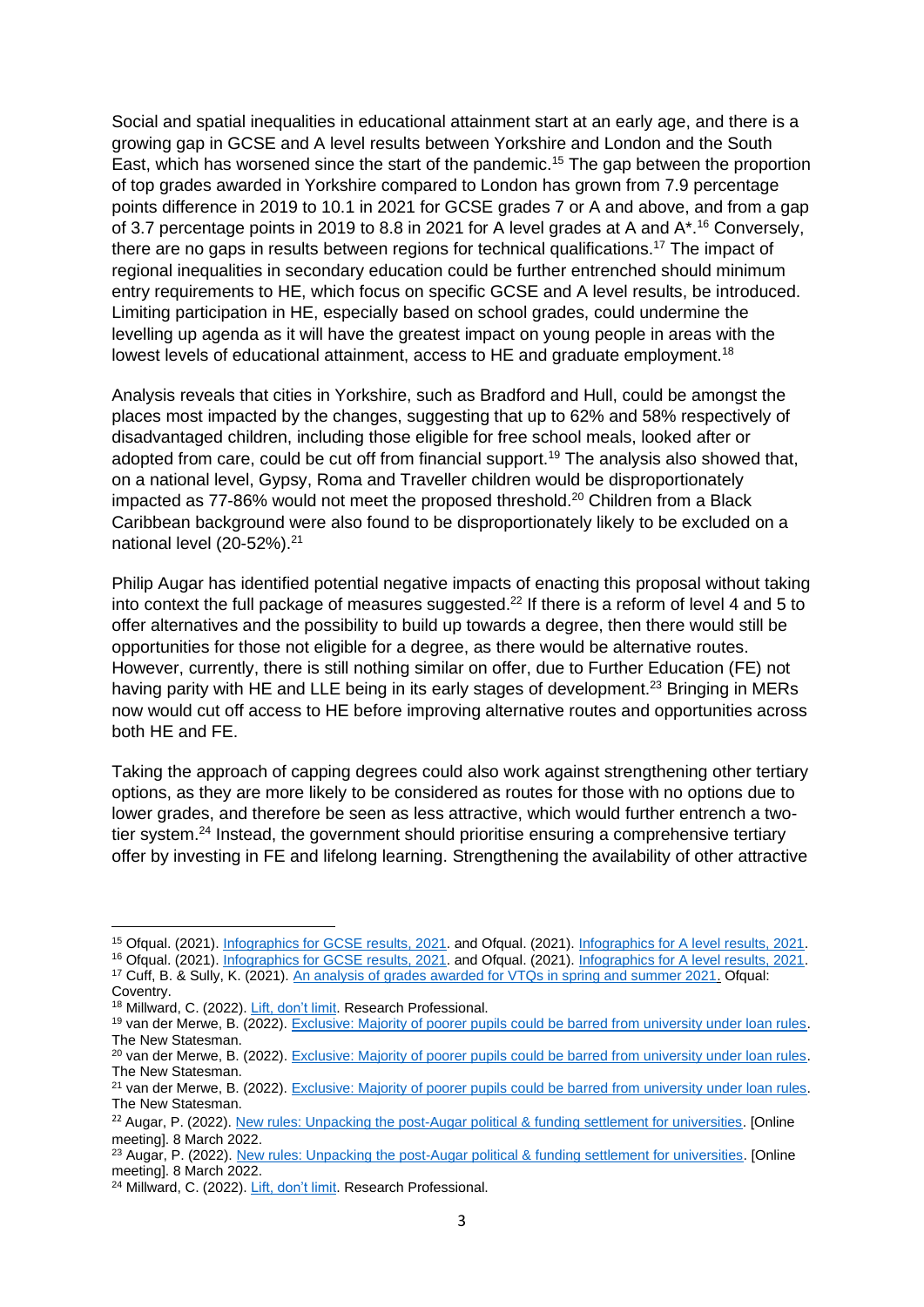routes and supporting the provision of advice and guidance to prospective students to help them decide the best route would then reduce the need to cap HE.

There are also concerns from the FE sector that introducing MERs could impact HE provision from colleges providing employment focused HE to those who are less likely to access HE elsewhere, often due to their GCSE or A level grades.<sup>25</sup> This is a challenge to the creation of a more collaborative post-compulsory education system that encourages a broad range of routes and opportunities across providers, as is essential for the LLE.

There is a need for contextualised admissions processes that are able to take into account the wide range of background circumstances prospective students face and their potential, combined with the requirements of the course and the range of support available to students during their time in HE.<sup>26</sup> The range of exceptions that the government is considering would go some way to contextualise students' experiences and avoid locking students out of HE who have gone on to gain other qualifications or experience that would prepare them for employment. One such potential exception is accessing HE through other routes, such as foundation years, which would be essential for keeping routes to HE open and reducing negative impacts on widening participation. However, the security of foundation years as an alternative route into HE is less certain given the potential impacts of reduced fees. Furthermore, not all courses have entry criteria of Maths and English, but students may be encouraged to take a foundation course as a route to HE that would allow them access to loans, extending their period of studies and the debt they will build up that would not otherwise have been needed.<sup>27</sup> Despite the alternative routes, these requirements may also deter people who do not reach these qualification levels at school from considering HE as an option for them, working against access and participation work and the levelling up agenda.

# **Foundation years**

Bringing fees for foundation years in line with 'Access to HE' courses' fees could, in some cases, result in more than a 40% reduction in fee income for foundation courses, threatening course continuation and risking an established and effective route into HE for many mature students, and those who are less likely to access a degree directly, especially under the proposed MERs.

There is value in both Access to HE and foundation years, as they generally serve the needs of different people in different contexts and times in their life, with those on foundation courses more likely to have a level 3 qualification, such as A levels, and more likely to be aged 20 or younger.<sup>28</sup> There is a need for both types of courses to be supported with the necessary resources to facilitate a diverse range of routes into HE and as part of broader efforts to make a more collaborative and connected tertiary education system. Both HE and FE should be supported and funded to thrive in their unique but overlapping roles, which are both essential for the UK skills system, economy, and society.

The Department for Education (DfE) has commissioned research into the costs (but not value) of foundation years, but it is unclear how and if this will be taken into consideration for

<sup>&</sup>lt;sup>25</sup> Hughes, D. (2022)[. Higher Education Reforms -](https://www.aoc.co.uk/news/higher-education-reforms-college-sector-response) College Sector response. Association of Colleges.

<sup>26</sup> WonkHE. (2022)[. New rules: Unpacking the post-Augar political & funding settlement for universities.](https://wonkhe.com/events/new-rules/) [Online meeting]. 8 March 2022. <sup>27</sup> Todd, M. (2022). [Will Augar Review Proposals Threaten Leeds Trinity's Mission to Open Up Higher Education](https://www.leedstrinity.ac.uk/blog/blog-posts/will-augar-review-proposals-threaten-leeds-trinitys-mission-to-open-up-higher-education-to-all.php) 

[to All?](https://www.leedstrinity.ac.uk/blog/blog-posts/will-augar-review-proposals-threaten-leeds-trinitys-mission-to-open-up-higher-education-to-all.php) Leeds Trinity University.

<sup>&</sup>lt;sup>28</sup> OfS. (2019). Preparing for degree study Analysis of Access to Higher Education Diplomas and integrated [foundation year courses.](https://www.officeforstudents.org.uk/media/f3450e04-2d2b-4b33-932f-41140d57c41e/ofs2019_20.pdf)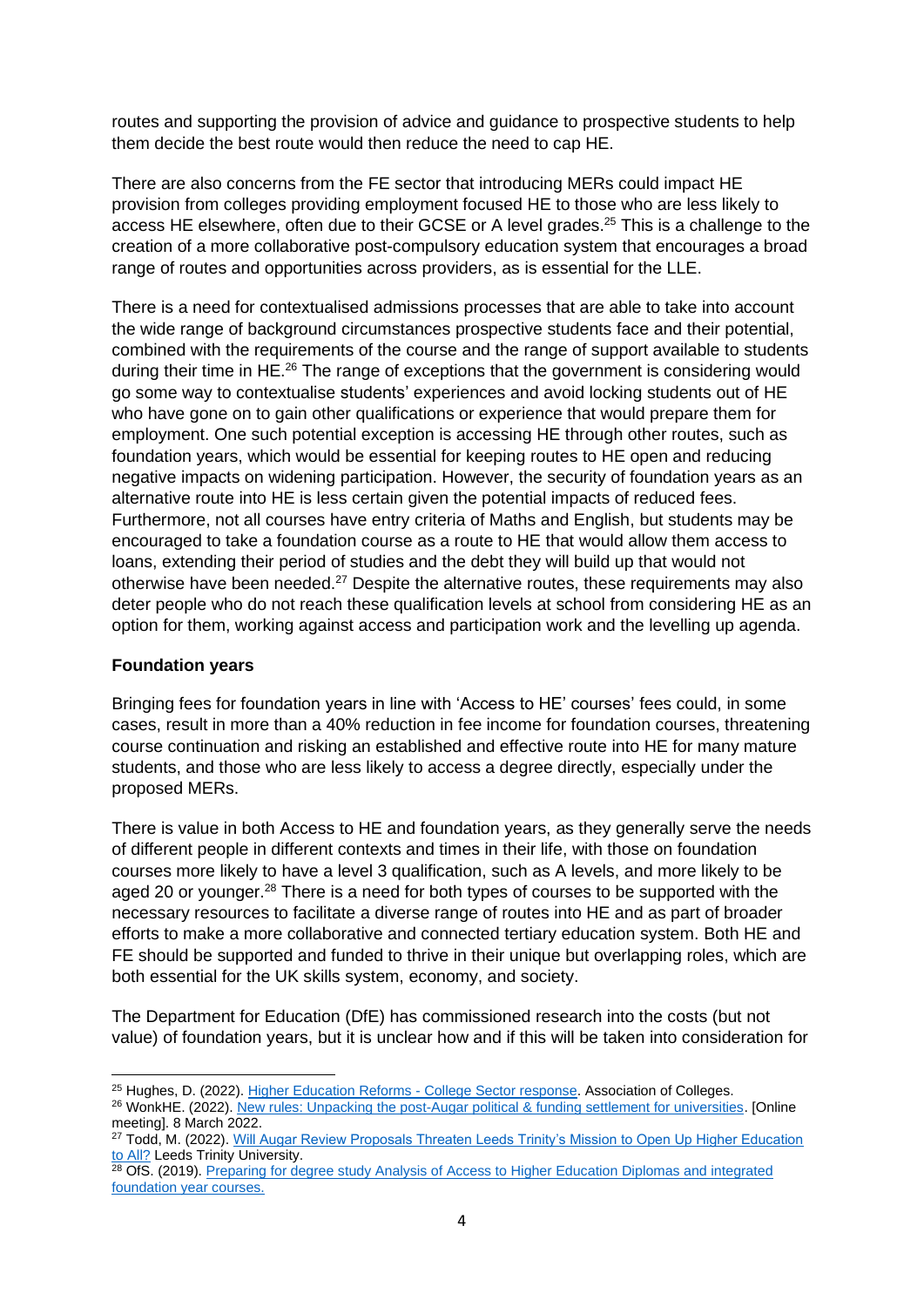fee changes.<sup>29</sup> The Foundation Year Network has offered to help gather information so that evidence-based decisions can be made that fully considers the potential consequences of changes.<sup>30</sup>

There are many high-quality foundation courses that are committed to providing value for money through high quality provision that is committed to equipping people from disadvantaged backgrounds to succeed at university and beyond, and this fee cut will hit those courses the hardest. High-quality foundation years cost as much and frequently more than first year provision at the same institution, as the contact hours are the same or more, teaching staff are equally qualified, and there is often extra pastoral and academic support provided.<sup>31</sup> Cutting the fees for foundation years will be detrimental to quality as it will be much more difficult for these high-quality courses that are dedicated to providing tailored support to absorb the cuts. If the government is worried that there may be 'poor quality' courses that are focused on increasing recruitment through cheaply delivered courses, this policy will not prevent such courses, as they would be able to absorb the cuts to fees more easily and continue.<sup>32</sup> Furthermore, if 'poor quality' courses do not already exist, this policy could have the unintended consequence of creating them, or increasing their prevalence, as quality is likely to be negatively impacted as universities are forced to cut costs.<sup>33</sup>

Disadvantaged students should not have to pay to mitigate their own disadvantage, but this is a question about the broader system and not of the foundation year fee level. $34$  We should be careful not to undermine the resources for an effective pathway into HE, which sees 79% of students progressing to a degree programme within four years.<sup>35</sup> Taken on its own, students having to take on less debt to access HE would be a good thing that could encourage more disadvantaged students to consider this option, but in this system the proposal to cut fees cannot be isolated from the reduced unit of resource and the knock on impact on quality.

# **National scholarship scheme**

Whilst we welcome plans for a new scheme to support disadvantaged students, we are concerned that the £75m allocated to this scheme falls short of what is needed. The government has promised 'up to' £75million over the spending review period (until 2024/25), <sup>36</sup> and initial analysis, before the time period was clarified, suggests that even if this were an annual figure it is likely to only support a small number of students, and would be less than the government spent on the last national scholarship programme in 2013.<sup>37</sup>

This should also be considered in the context that the recommendations made in the Augar Review on making the maintenance system fairer have not yet been addressed. The large potential positive impact of a return to grants for the most disadvantaged has often been

<sup>29</sup> Hale, S. (2022)[. Fees cut will undermine the foundations of opportunity.](https://wonkhe.com/blogs/fees-cut-will-undermine-the-foundations-of-opportunity/) WonkHE.

<sup>&</sup>lt;sup>30</sup> Foundation Year Network. (2019). [FYN letter to Office for Students regarding Augar review.](https://foundationyear.ac.uk/fyn-letter-to-office-for-students-regarding-augar-review/)

<sup>31</sup> Hale, S. (2022)[. Fees cut will undermine the foundations of opportunity.](https://wonkhe.com/blogs/fees-cut-will-undermine-the-foundations-of-opportunity/) WonkHE.

<sup>32</sup> Hale, S. (2022)[. Fees cut will undermine the foundations of opportunity.](https://wonkhe.com/blogs/fees-cut-will-undermine-the-foundations-of-opportunity/) WonkHE.

<sup>33</sup> Hale, S. (2022)[. Fees cut will undermine the foundations of opportunity.](https://wonkhe.com/blogs/fees-cut-will-undermine-the-foundations-of-opportunity/) WonkHE.

<sup>&</sup>lt;sup>34</sup> Hale, S. (2022)[. Fees cut will undermine the foundations of opportunity.](https://wonkhe.com/blogs/fees-cut-will-undermine-the-foundations-of-opportunity/) WonkHE.

<sup>35</sup> OfS. (2019). Preparing for degree study Analysis of Access to Higher Education Diplomas and integrated [foundation year courses.](https://www.officeforstudents.org.uk/media/f3450e04-2d2b-4b33-932f-41140d57c41e/ofs2019_20.pdf)

<sup>36</sup> Spinali, A. (2022). [Financial sustainability of the higher education sector in England.](https://parliamentlive.tv/Event/Index/275ee750-70ec-48ed-bc13-d4a3c55daf59) Public Accounts Committee Meeting. 21st March 2022.

<sup>37</sup> Dickinson, J. (2022)[. There's a giant student-shaped hole in the government's Augar response.](https://wonkhe.com/blogs/theres-a-giant-student-shaped-hole-in-the-governments-augar-response/) [WonkHE.](https://wonkhe.com/wonk-corner/the-living-standards-rollercoaster-is-much-worse-for-students/).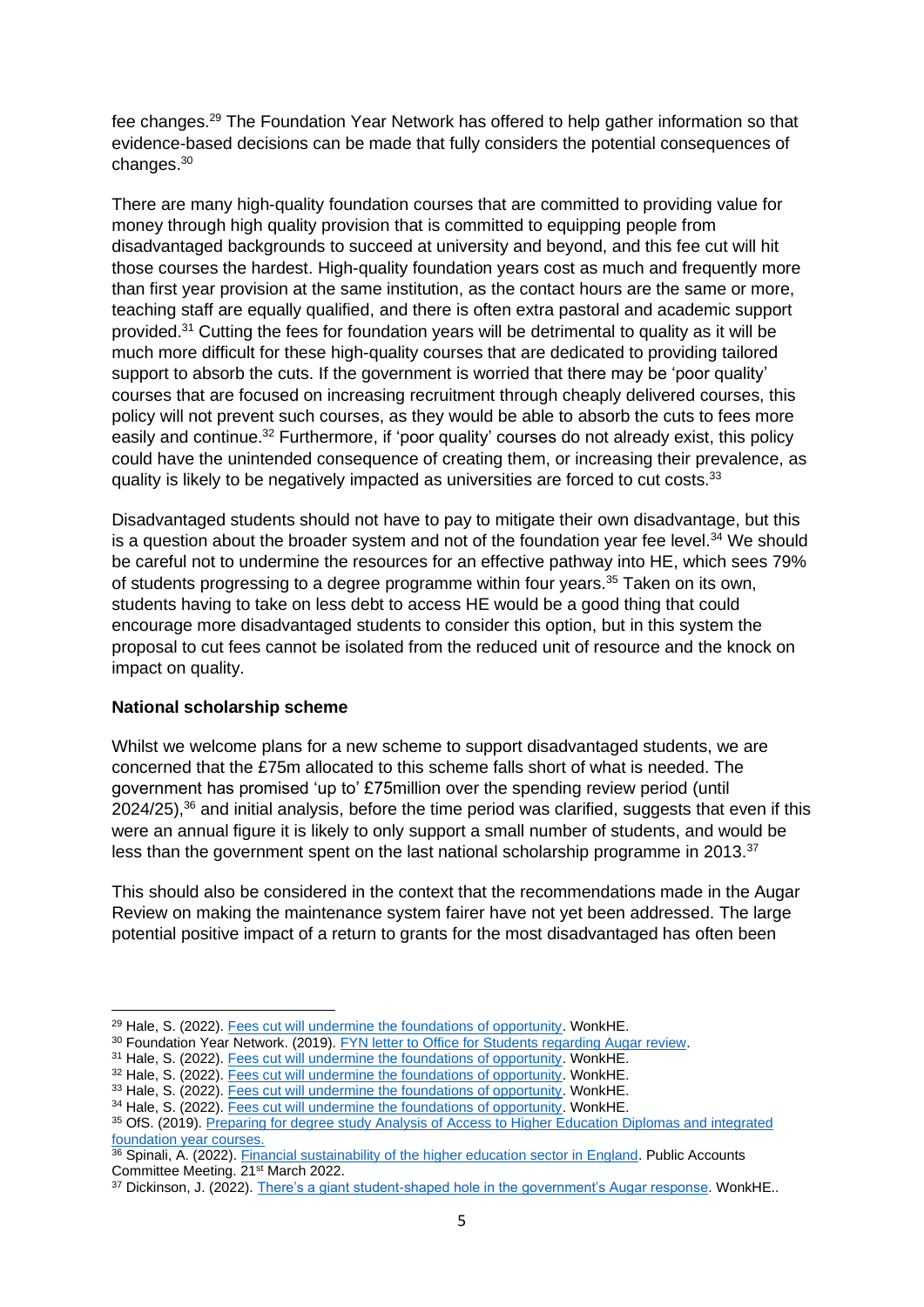highlighted.<sup>3839</sup> Meanwhile, students are also becoming worse off due to the freeze on the parental earnings threshold and increases to the maintenance loan that are well below inflation.<sup>40</sup>

The impact of falling real terms maintenance support will vary across Yorkshire, but it will be the most disadvantaged students who are in the worst position to deal with the rising costs of living, reinforcing the need for comprehensive support. As inflation impacts those on lower incomes more due to their basket of goods, it is estimated that inflation could reach 10% for students (compared to an estimate of 7.4% inflation of the Consumer Prices Index (CPI) for 2022),<sup>41</sup> while maintenance loans are due to increase only 3.2% in September in England.<sup>42</sup> Recent data published by the Bank of England has, in fact, forecast CPI in the UK to average over 10% by the end of 2022.<sup>43</sup> A 2021 survey found that overall across the UK term time income was still below 2019 levels while costs are rising and average monthly student rent increased 18.5% since 2020, $44$  and 61% in the last decade. $45$  Research by the National Union of Students (NUS) found that over half of students do not feel that their loans cover the cost of living and over three quarters are worried about managing financially.<sup>46</sup> Support for disadvantaged students must address the challenges and anxieties they are facing, particularly before issues arise in relation to student mental health and wellbeing.

It is also important to consider this within the context of the broader work on levelling up and widening access and participation to ensure that there is a coordinated approach. For example, the four Uni Connect partnerships in Yorkshire bring together a wide range of educational providers, schools, colleges, local authorities, and employers around the aim of reducing gaps in HE participation. They work towards this aim by equipping people from groups that are underrepresented within HE with information about the full range of routes through education and employment, allowing them to make informed choices. Since 2017, in Yorkshire, UniConnect has supported over 179 schools delivering targeted support to just under 80,000 young people, and nationally HE participation rates have been 11 percentage points higher among students from underrepresented groups who have participated in Uni Connect. We are, therefore, concerned at the implications of further potential reduced programme budgets for Uni Connect and what this means for learners and the support they receive from skilled staff and experts in this field.

# **Level 4 and 5 courses**

Encouraging the expansion of level 4 and 5 provision, including Higher Technical Qualifications (HTQ), in a flexible way to suit the needs of different types of leaners and employers could support the development a LLE system that better meets the needs of a broader range of learners, and relates more closely to local skills needs. DfE have identified a gap in these qualifications, as only 10% of adults in the England have their highest qualification at Level 4 or 5 compared to 20% in Germany and 34% Canada.<sup>47</sup> Encouraging

<sup>41</sup> Office for Budget Responsibility. (2022)[. Overview of the March 2022 Economic and fiscal outlook.](https://obr.uk/overview-of-the-march-2022-economic-and-fiscal-outlook/t)

<sup>38</sup> Dickinson, J. (2022)[. There's a giant student-shaped hole in the government's Augar response.](https://wonkhe.com/blogs/theres-a-giant-student-shaped-hole-in-the-governments-augar-response/) [WonkHE.](https://wonkhe.com/wonk-corner/the-living-standards-rollercoaster-is-much-worse-for-students/)

<sup>39</sup> Skidmore, C. (2022)[. Tread carefully.](https://www.researchprofessional.com/0/rr/news/uk/views-of-the-uk/2022/2/Tread-carefully.html) Research Professional.

<sup>40</sup> Dickinson, J. (2022)[. The living standards rollercoaster is much worse for students. WonkHE.](https://wonkhe.com/wonk-corner/the-living-standards-rollercoaster-is-much-worse-for-students/)

<sup>42</sup> Dickinson, J. (2022)[. Low-income students will be hardest hit by the stealth that underpins the spring](https://wonkhe.com/blogs/low-income-students-will-be-hardest-hit-by-the-stealth-that-underpins-the-spring-statement/?utm_medium=email&utm_campaign=Wonkhe%20Mondays%20-%2028%20March&utm_content=Wonkhe%20Mondays%20-%2028%20March+CID_297a9b1beefabc0471c9d4838092db90&utm_source=Email%20marketing%20software&utm_term=and%20what%20the%20sector%20can%20do%20to%20alleviate%20its%20impacts)  [statement.](https://wonkhe.com/blogs/low-income-students-will-be-hardest-hit-by-the-stealth-that-underpins-the-spring-statement/?utm_medium=email&utm_campaign=Wonkhe%20Mondays%20-%2028%20March&utm_content=Wonkhe%20Mondays%20-%2028%20March+CID_297a9b1beefabc0471c9d4838092db90&utm_source=Email%20marketing%20software&utm_term=and%20what%20the%20sector%20can%20do%20to%20alleviate%20its%20impacts) WonkHE.

<sup>43</sup> BoE (2022) [Monetary Policy Summary and Minutes of the MPC Meeting, 5 May.](https://www.bankofengland.co.uk/monetary-policy-summary-and-minutes/2022/may-2022) Bank of England: London. <sup>44</sup> NatWest. (2021)[. Student Living Index 2021.](https://www.natwest.com/life-moments/students-and-graduates/student-living-index.html)

<sup>45</sup> NUS. (2022). [NUS research exposes cost-of-living crisis for students.](https://www.nus.org.uk/articles/nus-research-exposes-cost-of-living-crisis-for-students)

<sup>46</sup> NUS. (2022). [NUS research exposes cost-of-living crisis for students.](https://www.nus.org.uk/articles/nus-research-exposes-cost-of-living-crisis-for-students)

<sup>&</sup>lt;sup>47</sup> DfE. (2019). [Higher technical education: the current system and the case for change.](https://assets.publishing.service.gov.uk/government/uploads/system/uploads/attachment_data/file/907144/Higher_technical_education_-_the_current_system_and_the_case_for_change.pdf)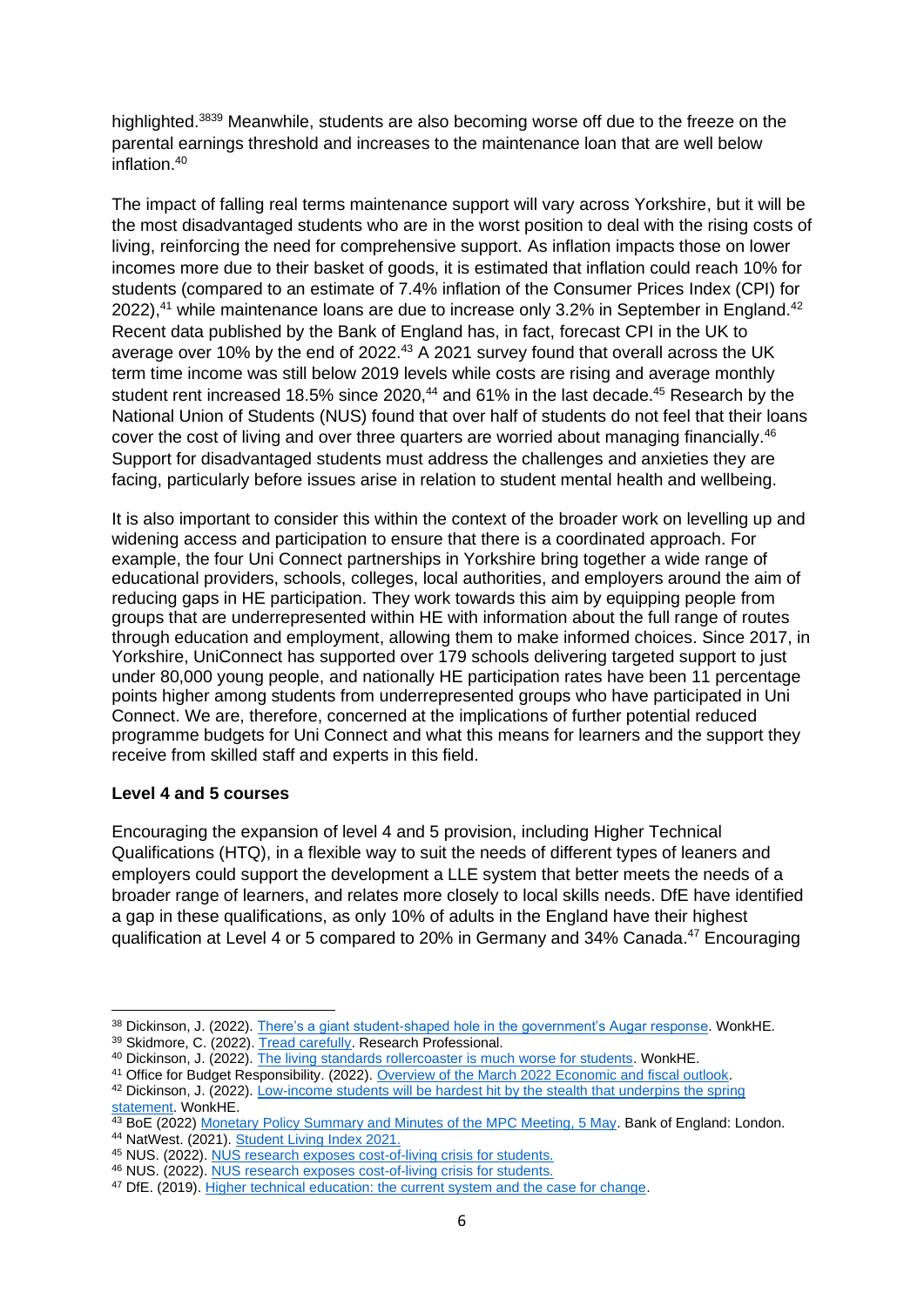opportunities at these levels could help to fill skills gaps locally and nationally, as part of addressing the human capital dimension of levelling up.

It will be important that increased level 4 and 5 provision can support a range of learners with different needs, including those who want to use this level of education to build on recent level 3 qualifications, those who are returning to education to upskill, those looking for routes into a degree, and those looking for alternatives to degree qualification.<sup>48</sup> Employer engagement to shape HTQs must ensure broad engagement from a range of businesses with representation from all sizes of businesses.<sup>49</sup> This is important for Yorkshire as, in March 2020, microbusinesses accounted for 88.3% of the total number of businesses and 17.3% of employment in the region and SMEs accounted for 11.2% of businesses and 28.5% of employment.<sup>50</sup>

There is also a need for a holistic view that considers how expanding and encouraging alternative routes to a traditional degree could impact universities' performance against ongoing expectations to attract and support more disadvantaged young students.<sup>51</sup> It will be important to develop an environment that encourages collaboration over competition between different education pathways to ensure that the learners' best interests always remain central. As with all elements of the reforms that contribute towards the development of the LLE system, it will be important to build on existing partnerships between HE and FE, such as Institutes of Technology, as well as exploring new ways to support collaboration towards local skills development.

FE and HE should be seen as an interconnected system. The UK needs more workers with more advanced technical skills, and also needs to draw upon and utilise the wide benefits of the HE sector, especially as demand for graduates is forecast to grow. <sup>52</sup> FE and HE are both essential for a high-skilled economy underpinned by world leading research and innovation. <sup>53</sup> It is important to take into consideration all of the benefits of universities for students, skills, society, research, exports and trade, etc.<sup>54</sup>

It is important that the regulatory and funding environment encourages collaboration between HE and FE to enable the development of a more joint up tertiary system at a placebased level, with broader options for students that allows them to choose what is right for them. Supporting new and existing attractive alternatives to an undergraduate degree and increasing support for these routes will be a more effective way of encouraging diversity of the skills system rather than penalising those who wish to choose the currently most popular route, especially through measures that disproportionately impact the most disadvantaged (like minimum entry requirements) and so negatively impacting levelling up.<sup>55</sup>

Universities in Yorkshire are committed to collaboration within the HE sector, and with other partners including FE, employers and local, sub-regional and national government. Such

<sup>48</sup> McVitty, D. (2022). In the Augar response ministers are trying for a third way between capping opportunity or [letting the HE market run amok.](https://wonkhe.com/blogs/ministers-are-trying-for-a-third-way-between-capping-opportunity-or-letting-the-he-market-run-amok/) WonkHE.

<sup>49</sup> Walker, T. (2021). Striking a Balance: Engaging Employers in the Skills System to Achieve Better Outcomes [for Learners.](https://www.lancaster.ac.uk/media/lancaster-university/content-assets/documents/lums/work-foundation/reports/Strikingabalance.pdf) Work Foundation. Lancaster University.

<sup>50</sup> Own calculations based on: ONS. (2021). Analysis of enterprises in the UK by local authority district for [employment size bands in the SME ranges 2020.](https://www.ons.gov.uk/businessindustryandtrade/business/activitysizeandlocation/adhocs/13056analysisofenterprisesintheukbylocalauthoritydistrictforemploymentsizebandsinthesmeranges2020)

<sup>&</sup>lt;sup>51</sup> AdvanceHE. (2022). Department for Education Higher education policy statement and reform consultation [\(Augar response\).](https://www.advance-he.ac.uk/knowledge-hub/department-education-higher-education-policy-statement-and-reform-consultation-augar)

<sup>52</sup> Ball, C. (2022) [Busting graduate job myths.](https://www.universitiesuk.ac.uk/sites/default/files/field/downloads/2022-04/busting-graduate-job-myths_0.pdf) Universities UK.

<sup>53</sup> Vignoles, A. (2022)[. Shrinking UK universities to boost vocational skills is short-sighted.](https://www.ft.com/content/8e64e356-0dcc-4e3e-a67b-f6bdfc35488f) The Financial Times

<sup>54</sup> Vignoles, A. (2022)[. Shrinking UK universities to boost vocational skills is short-sighted.](https://www.ft.com/content/8e64e356-0dcc-4e3e-a67b-f6bdfc35488f) The Financial Times

<sup>55</sup> Millward, C. (2022)[. Lift, don't limit.](https://www.researchprofessional.com/0/rr/news/uk/views-of-the-uk/2022/2/Lift-don-t-limit.html) Research Professional.